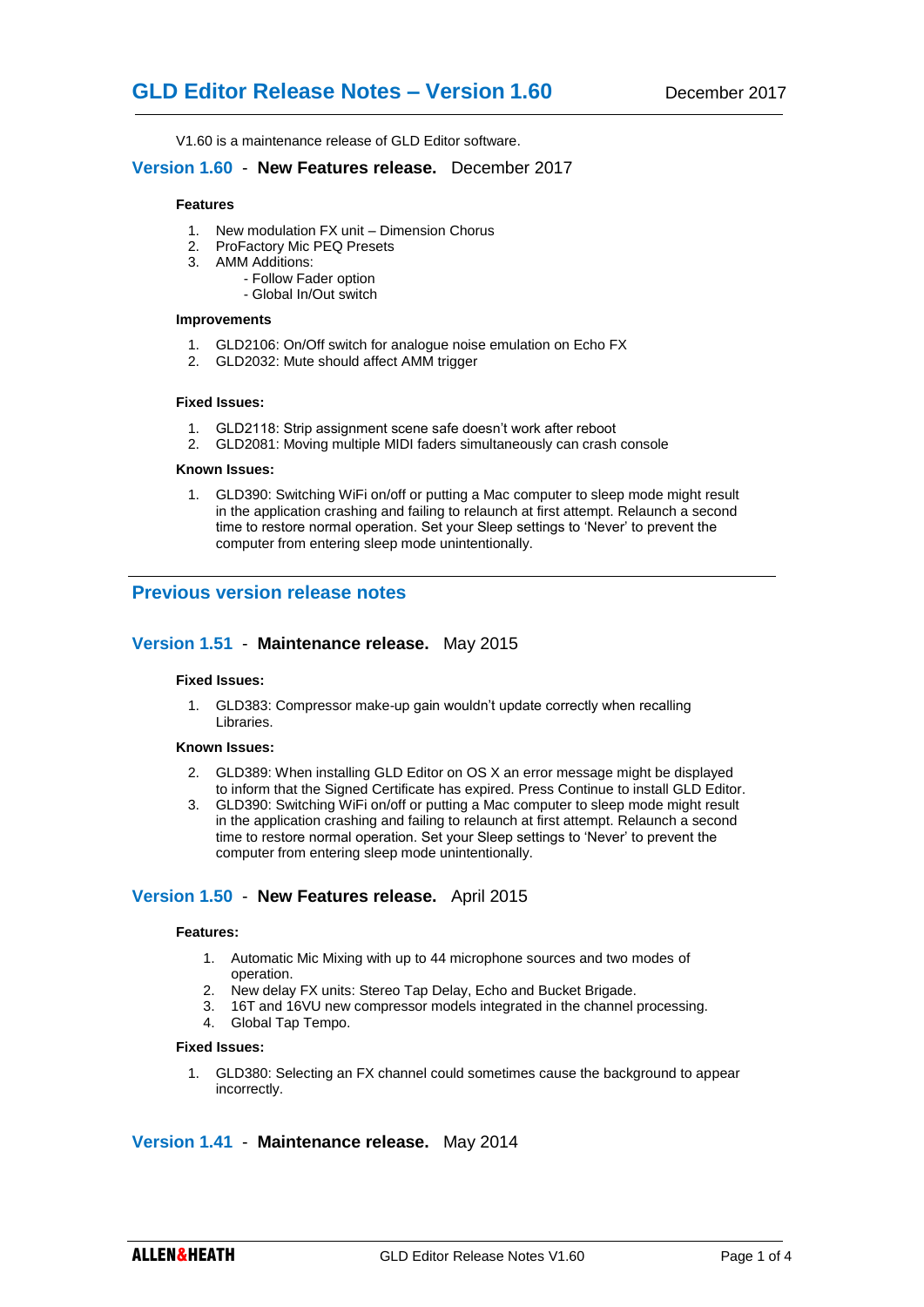## **Version 1.40** - **New Features release.** February 2014

#### **Features:**

- 1. Channel names are displayed in right click context menus.
- 2. Channels can be selected by clicking the strip displays.
- 3. Option to open the Screen window when a channel is selected (default  $=$  off).
- 4. Editor window positions saved when closed and restored when next opened.
- 5. Selected channel is visible on the Surface window.
- 6. Frozen strips highlight blue.
- 7. Right click menu item to unfreeze all frozen strips.

# **About Editor**

This version of GLD Editor is for **GLD mixers running Firmware version V1.50**.

GLD Editor is a software application that can be used to fully configure and control the GLD range of mixers using a PC or Mac desktop, laptop or touch tablet. The software can be downloaded free of charge from the Allen & Heath web site.

Editor can be used with GLD-80 and GLD-112 mixers. Shows created on one can be run on the other with just some strip reassignment required to adapt for the different number of faders. Editor can run alongside the GLD surface and multiple iPads running GLD Remote and OneMix.

Editor can be run offline to configure settings which can be transferred to the GLD mixer by connecting directly to it or via a Show file using a USB key.

Editor can be run online to control the GLD mixer in real time by plugging into its rear panel Network port. This is done using a wired (LAN) or wireless (Wi-Fi) network connection. A Wi-Fi router (access point) is required for wireless operation.

Using Editor with GLD requires connection over a network (TCP/IP Ethernet). Select suitable computer hardware and cables and check the network settings. Please read through this manual before starting.

Important note about version compatibility - The Editor software and GLD mixer firmware versions must be compatible. Make sure you update all GLD mixers and copies of GLD Editor in your stock when new firmware is released. Check the Allen & Heath web site for the latest version of GLD firmware and Editor software.

## **System Requirements**

GLD Editor is designed to run on a desktop or laptop PC or Apple Mac.

At the time of release of this software GLD Editor has been tested to be compatible with the following operating systems (OS). It is not guaranteed to work with other versions of OS. Currently Editor supports:

Windows 10 Windows 8 Windows 7 32bit and 64bit Windows Vista 32 bit Windows XP 32bit

Apple Mac macOS 10.13 High Sierra Apple Mac macOS 10.12 Sierra Apple Mac OS X 10.11 El Capitan Apple Mac OS X 10.10 Yosemite Apple Mac OS X 10.9 Mavericks Apple Mac OSX 10.8 Mountain Lion Apple Mac OSX 10.7 Lion Apple Mac OSX 10.6 Snow Leopard

Editor can connect to the GLD system using a wired or wireless Ethernet connection.

For wireless connection a suitable Wi-Fi router (access point) is required. For best performance we recommend you choose a dual band wireless router with auto channel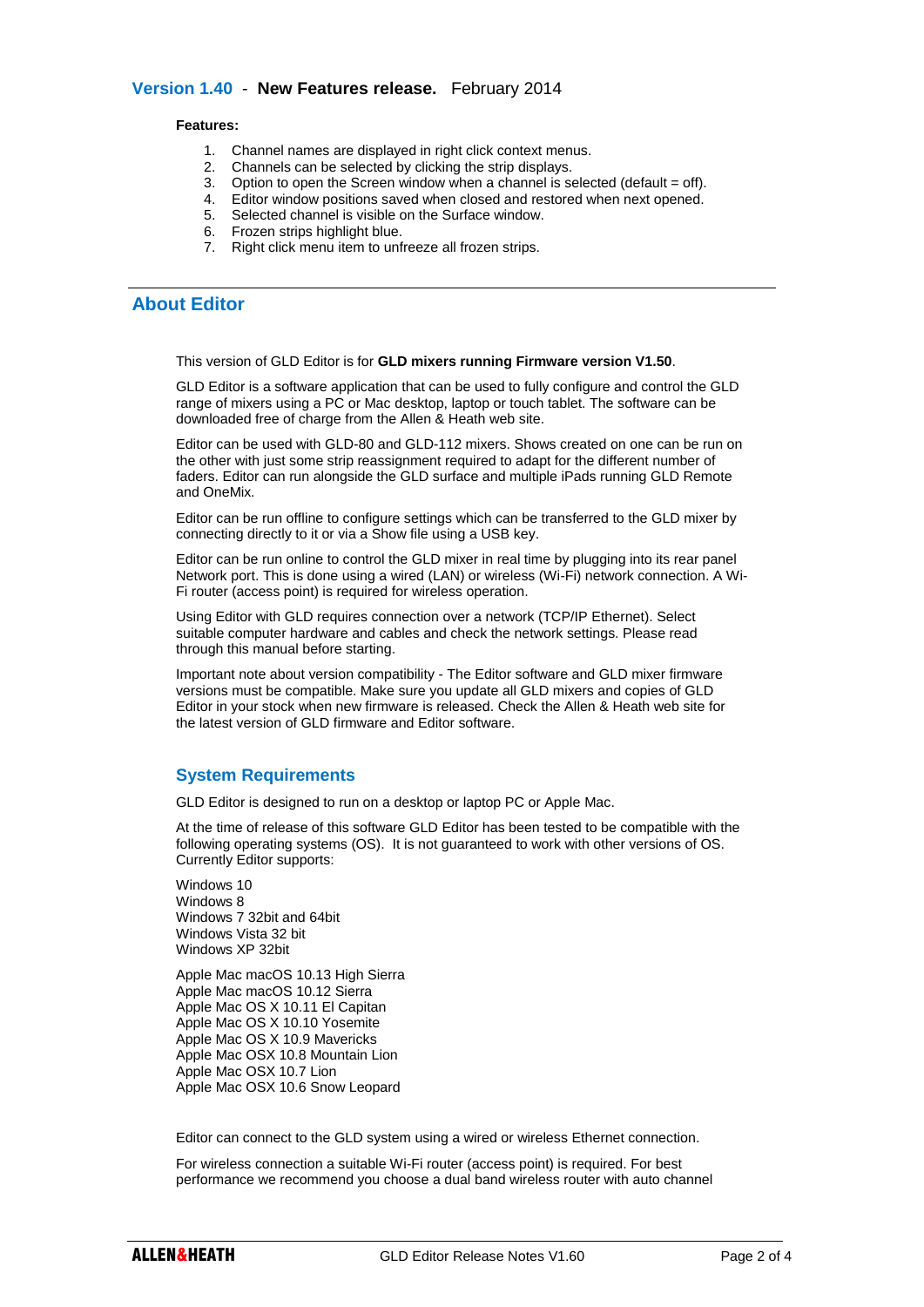selection. Use the more recent 5GHz band in places where there is intense Wi-Fi activity or interference in the more crowded 2.4GHz band. A wireless router with auto channel selection automatically sets itself to an available or least congested channel when you power it up.

## **How to set up the GLD network**

Each device on the network must have a unique IP address with the same Subnet mask. When you connect a laptop and wireless router they must have unique IP addresses compatible with the GLD.

The default (reset) GLD address is:

GLD IP address = 192.168.1.50

GLD Subnet Mask = 255.255.255.0

Check that DHCP is turned off on the GLD.

**Setting up a wireless router (access point)** – The wireless router has its own IP address to identify it on the network. This address is also used to access its settings. Refer to your wireless router guide for setup instructions. Set a **router IP address** that is compatible with the GLD. Its address must be 192.168.1.nnn where nnn is the unique address number different to that of the GLD and any other devices on the network. For example:

Wireless router IP address = 192.168.1.254

Wireless router Subnet Mask = 255.255.255.0

Check that the **router is set for DHCP** operation so that it automatically allocates IP addresses to other DHCP enabled devices on the network, in this case the laptop and any iPads you are using. Most wireless routers have DHCP enabled by default. Check that the router DHCP address range (scope) is restricted to avoid conflict with the GLD static IP addresses. We recommend:

Wireless router = DHCP enabled DHCP start IP address = 192.168.1.100 DHCP end IP address = 192.168.1.200

**Security** - We strongly recommend that you enable Wireless Security on your router to prevent unauthorised access. By enabling WPA/PSK encryption the GLD will remain private from other laptop or iPad users. A wireless key or password will be required. Keep a note of the wireless key entered.

**SSID** - This is the name broadcast by the router to identify its wireless network to the laptop. It is recommended that you set a unique SSID using the router setup menu to identify the GLD network alongside other wireless networks seen by the laptop and iPads.

**Wireless Editor connection** – Plug a CAT5 cable between the GLD Network port and a port on your wireless router. Enable your laptop wireless connection. Check that your laptop wireless port is set for DHCP operation (the usual default). This means that it will be allocated an IP address automatically by the router.

**Wired Editor connection (no wireless router present)** - Plug a CAT5 cable between the GLD Network port and your laptop Network (LAN) port for stand-alone wired connection when not using a Wi-Fi router. Enable your laptop LAN connection. Set a compatible static IP address for your laptop LAN port. Do not use DHCP addressing. For example set:

Laptop LAN port IP address = 192.168.1.10

Laptop LAN port Subnet Mask = 255.255.255.0

**Wired Editor connection via a wireless router** – Plug a CAT5 cable between the GLD Network port and a free port on your wireless router if you have one connected to work with one or more iPads running GLD Remote or OneMix. Enable your laptop LAN connection. In this case set a compatible LAN IP address as described above, or set it for DHCP to get its address automatically from the router. This setup gives you simultaneous wireless connection for iPads and wired connection for Editor.